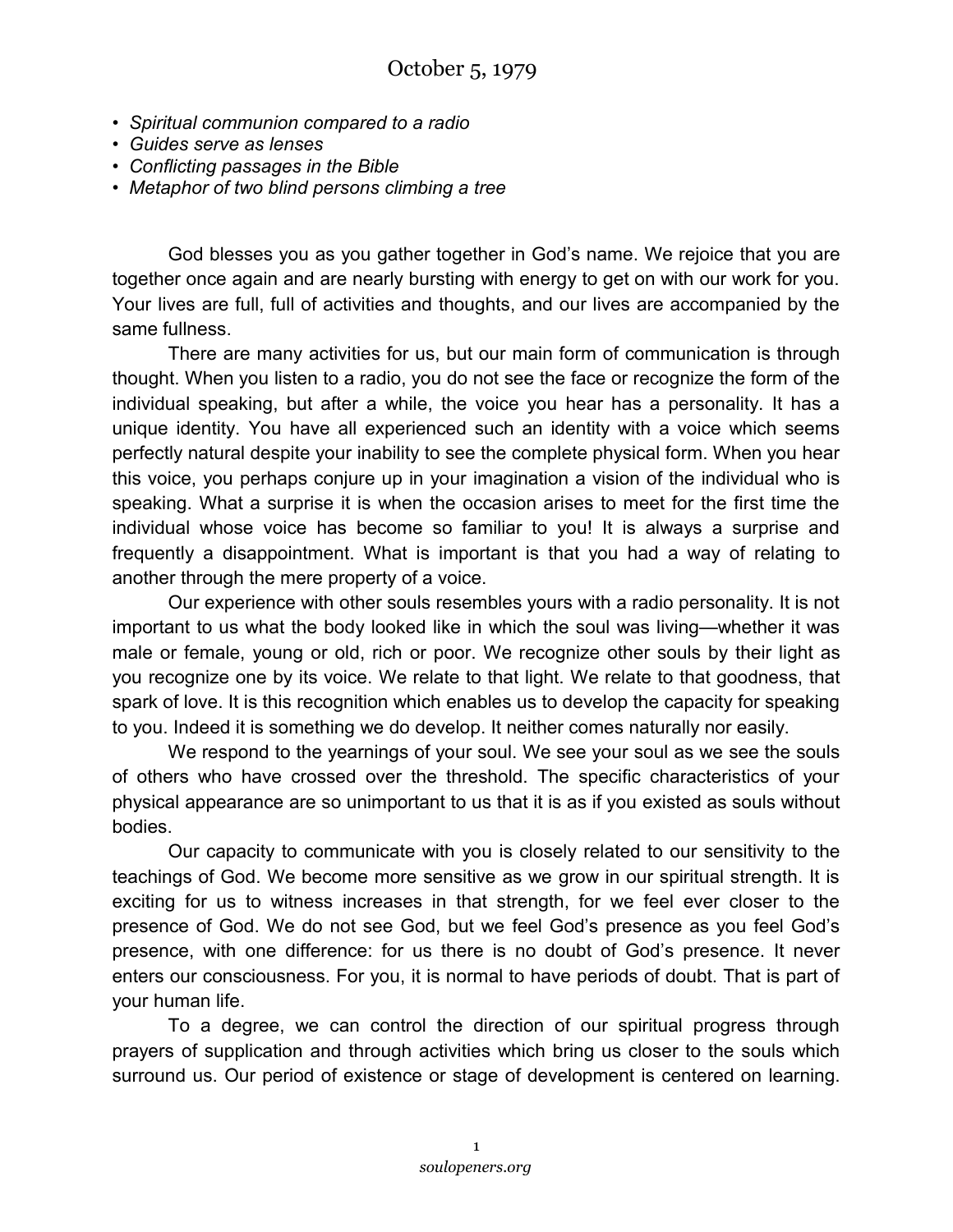We are not all-knowing, but our souls are on fire with a faith in God, creating a tremendous light.

The spheres of spiritual development do not in all cases involve a shifting of physical placement as you conceive it. It is simply one of deepened awareness of the eternal truths embodied in God. As you have been blessed with the capacity to hear us with your inner ear, we have in turn been blessed to hear God through our inner ear.

Such a sensitivity is a function of the soul and to a degree is shared by all. Sensitivities to the teachings of God have been recorded for thousands of years. The form with which you are most familiar is the Bible. Those countless people who wrote down what was in their hearts, what was in their souls, were acting on the same basis that you proceed with as you transcribe what you receive through us from God. All souls are in different stages of development. No two souls have reached the same level of sensitivity to God's desire to communicate via messengers or guides.

In the same way, we who serve as your guides are at different stages of receptivity. God has presented us with both the capacity and the responsibility to pass on God's teachings to you. As we transmit God's wisdom, we absorb it. It is as important for us to absorb the teachings as it is for you to do so. We gain a keener insight into the ultimate nature of God, but we do not have it yet. What we pass on to you is done through our own understanding.

As was instructed earlier, we serve as a lens. Lenses have varying colors and characteristics which control what is transmitted through them. The guidance you receive is ordained by God, generated by God, blessed by God and sent on its way through us. A lens is necessary to focus a beam of light into a clear picture or pattern. Without lenses the pattern would be unclear and confusing.

You do not have the capacity in your souls to fully understand God. It is our responsibility to translate God's knowledge into a form you can comprehend. We can transmit knowledge which is identical in its nature to different souls on earth and each will partake of this in a different manner. Despite the differences, what is perceived is a valid and true element or segment of the total reality of God.

The books of the Bible are extensions of this fact. There may be detailed accounts which appear to differ or outrightly conflict with one another. Such conflicts or discrepancies are unimportant, and yet many a scholar wastes energy trying to determine which is correct. In so doing the one who searches frequently loses touch with the basic teachings and philosophy which are essential for living a balanced life directed toward a closeness with God.

The writers whose ideas and impressions or visions comprise the Bible are equally different in their capacity to receive as you are. Those souls maintain their different perspectives in their spiritual lives now, but all are progressing in their own way toward God. It is a true statement that the Bible is divinely inspired, as it is true that our messages to you are divinely inspired, but those who receive messages do so